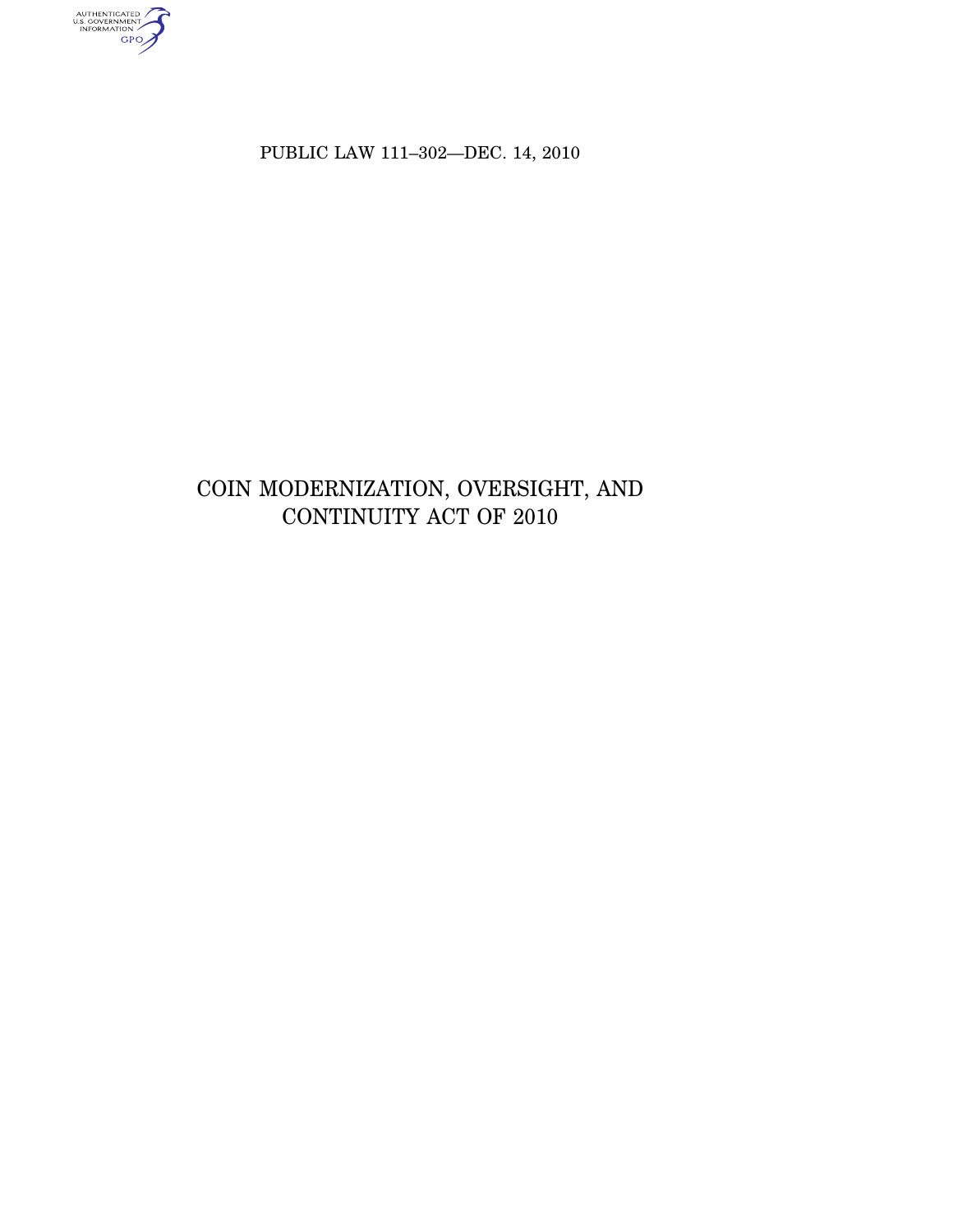## Public Law 111–302 111th Congress

### An Act

Dec. 14, 2010 [H.R. 6162]

To provide research and development authority for alternative coinage materials to the Secretary of the Treasury, increase congressional oversight over coin production, and ensure the continuity of certain numismatic items.

*Be it enacted by the Senate and House of Representatives of the United States of America in Congress assembled,* 

31 USC 5112 note. 2010.<br>31 USC 5101 note. Coin Modernization, Oversight, and Continuity Act of

#### **SECTION 1. SHORT TITLE.**

This Act may be cited as the "Coin Modernization, Oversight, and Continuity Act of 2010''.

#### **SEC. 2. AUTHORITY TO CONDUCT RESEARCH AND DEVELOPMENT ON ALL CIRCULATING COINS.**

(a) IN GENERAL.—To accomplish the goals of this Act and the requirements of subchapter II of chapter 51 of title 31, United States Code, the Secretary of the Treasury may—

(1) conduct any appropriate testing of appropriate coinage metallic materials within or outside of the Department of the Treasury; and

(2) solicit input from or otherwise work in conjunction with entities within or outside of the Federal Government including independent research facilities or current or potential suppliers of the metallic material used in volume production of circulating coins,

to complete the report referred to in this Act and to develop and evaluate the use of new metallic materials.

(b) FACTORS TO BE CONSIDERED.—In the conduct of research, development, and the solicitation of input or work in conjunction with entities within and outside the Federal Government, and in reporting to the Congress with recommendations, as required by this Act, the Secretary of the Treasury shall consider the following:

(1) Factors relevant to the potential impact of any revisions to the composition of the material used in coin production on the current coinage material suppliers.

(2) Factors relevant to the ease of use and ability to cocirculate of new coinage materials, including the effect on vending machines and commercial coin processing equipment and making certain, to the greatest extent practicable, that any new coins work without interruption in existing coin acceptance equipment without modification.

(3) Such other factors that the Secretary of the Treasury, in consultation with merchants who would be affected by any change in the composition of circulating coins, vending machine and other coin acceptor manufacturers, vending machine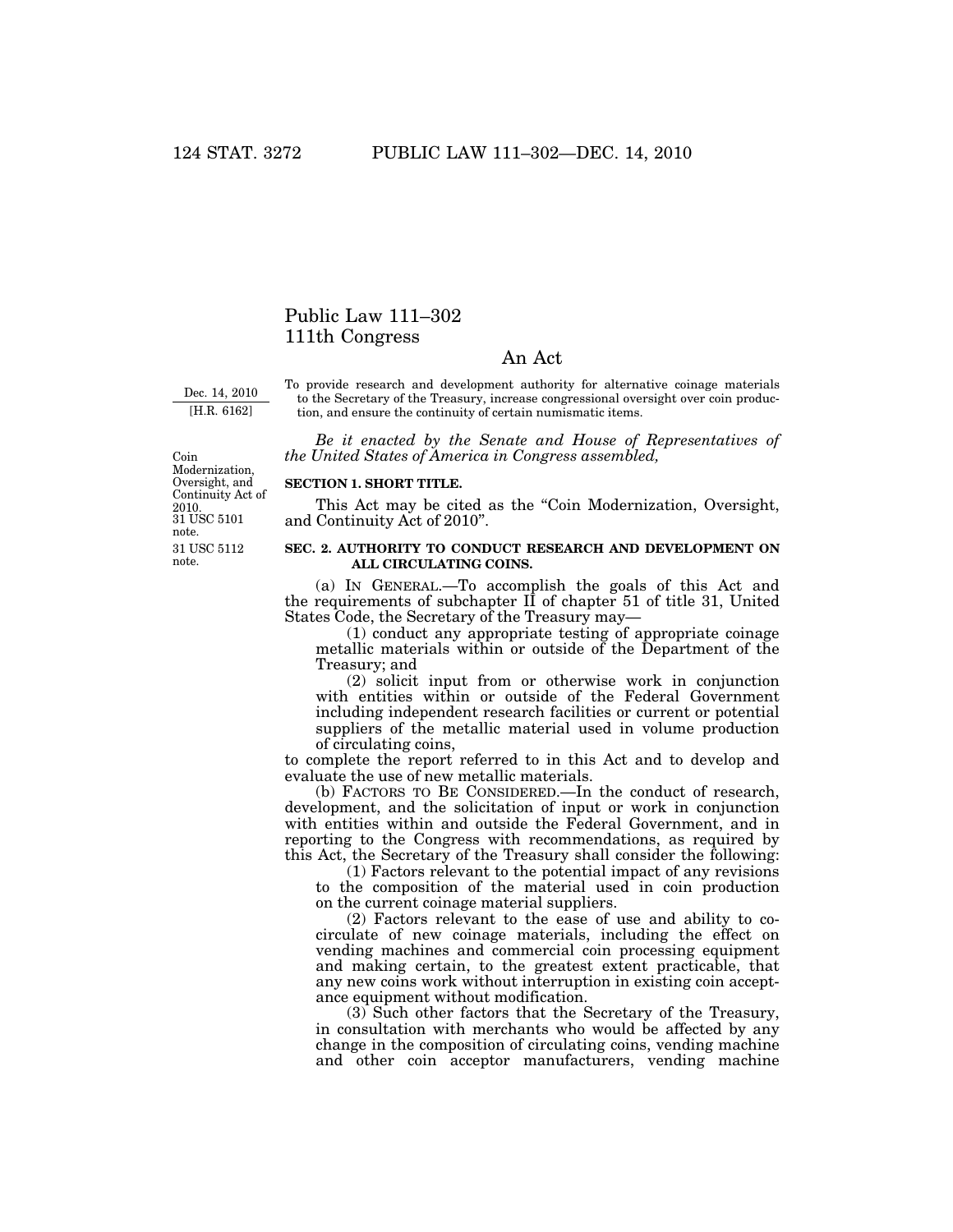owners and operators, transit officials, municipal parking officials, depository institutions, coin and currency handlers, armored-car operators, car wash operators, and Americanowned manufacturers of commercial coin processing equipment, considers to be appropriate and in the public interest, after notice and opportunity for comment.

#### **SEC. 3. BIENNIAL REPORT TO THE CONGRESS ON THE CURRENT STATUS OF COIN PRODUCTION COSTS AND ANALYSIS OF ALTERNATIVE CONTENT.**

(a) REPORT REQUIRED.—Before the end of the 2-year period beginning on the date of the enactment of this Act, and at 2 year intervals following the end of such period, the Secretary of the Treasury shall submit a report to the Committee on Financial Services of the House of Representatives and the Committee on Banking, Housing, and Urban Affairs of the Senate analyzing production costs for each circulating coin, cost trends for such production, and possible new metallic materials or technologies for the production of circulating coins.

(b) DETAILED RECOMMENDATIONS.—In preparing and submitting the reports required under subsection (a), the Secretary of the Treasury shall include detailed recommendations for any appropriate changes to the metallic content of circulating coins in such a form that the recommendations could be enacted into law as appropriate.

(c) IMPROVED PRODUCTION EFFICIENCY.—In preparing and submitting the reports required under subsection (a), the Secretary of the Treasury shall include recommendations for changes in the methods of producing coins that would further reduce the costs to produce circulating coins, and include notes on the legislative changes that are necessary to achieve such goals.

(d) MINIMIZING CONVERSION COSTS.—In preparing and submitting the reports required under subsection (a), the Secretary of the Treasury, to the greatest extent possible, may not include any recommendation for new specifications for producing a circulating coin that would require any significant change to coinaccepting and coin-handling equipment to accommodate changes to all circulating coins simultaneously.

(e) FRAUD PREVENTION.—The reports required under this section shall make no recommendation for a specification change that would facilitate or allow the use of a coin with a lesser value produced, minted, or issued by another country, or the use of any token or other easily or regularly produced metal device of minimal value, in the place of a circulating coin produced by the Secretary.

(f) RULE OF CONSTRUCTION.—No provision of this Act shall be construed as requiring that additional research and development be conducted for any report under this Act but any such report shall include information on any such research and development during the period covered by the report.

#### **SEC. 4. MEETING DEMAND FOR SILVER AND GOLD NUMISMATIC ITEMS.**

Subsections (e) and (i) of section 5112 of title 31, United States Code are each amended by striking ''quantities'' and inserting "qualities and quantities that the Secretary determines are".

#### **SEC. 5. TECHNICAL CORRECTIONS.**

Section 5112(u)(1) of title 31, United States Code is amended—

31 USC 5112 note.